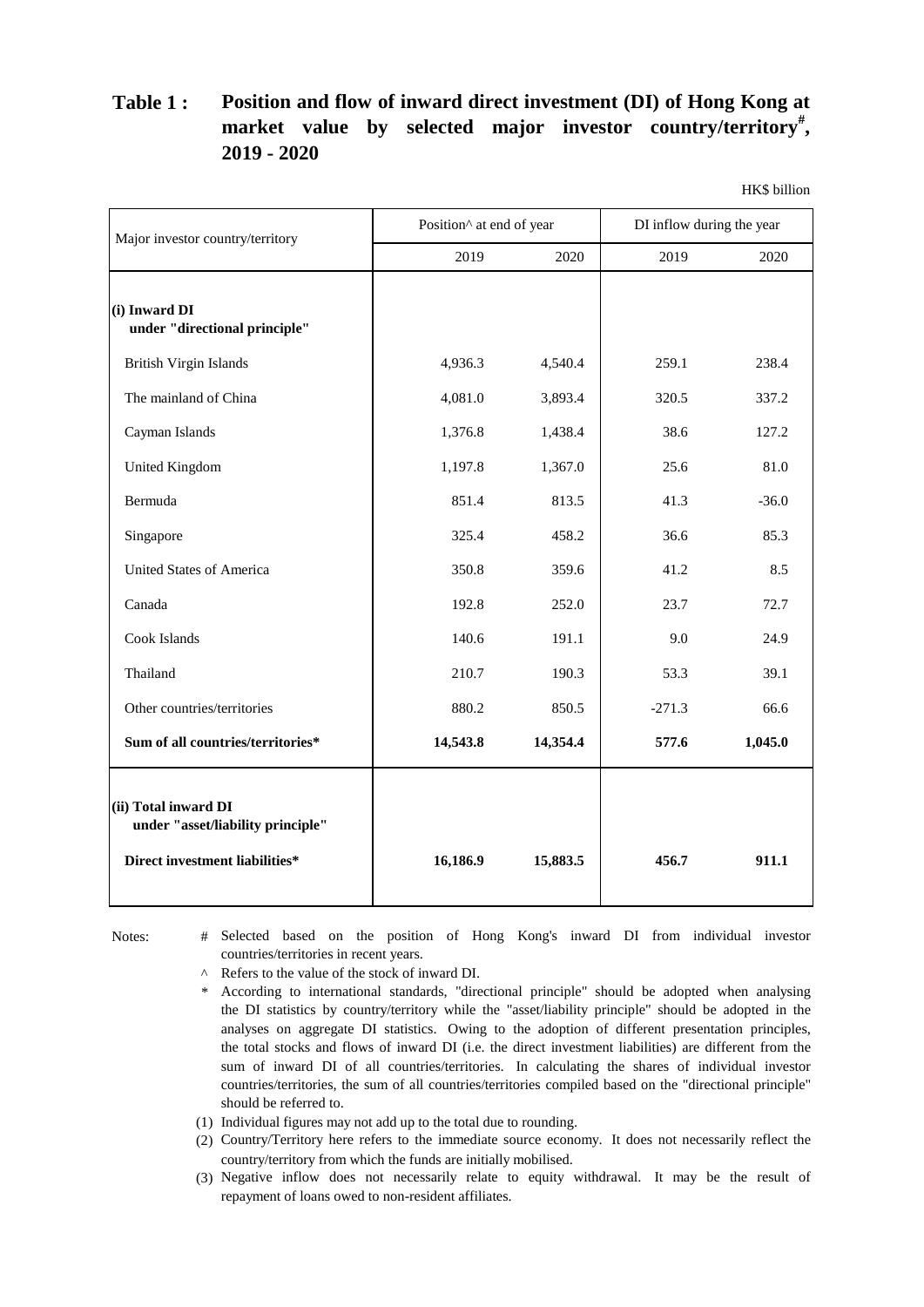## **market value by major economic activity of Hong Kong enterprise groups, 2019 - 2020 Table 2 : Position and flow of inward direct investment (DI) of Hong Kong at**

| Position^ at end of year<br>2020<br>9,548.6<br>9,354.1<br>1.881.4<br>1,898.0<br>1,561.7<br>1,578.9<br>435.2<br>468.5 | 2019<br>235.8<br>136.6<br>113.2      | DI inflow during the year<br>2020<br>690.2<br>82.9 |
|----------------------------------------------------------------------------------------------------------------------|--------------------------------------|----------------------------------------------------|
|                                                                                                                      |                                      |                                                    |
|                                                                                                                      |                                      |                                                    |
|                                                                                                                      |                                      |                                                    |
|                                                                                                                      |                                      |                                                    |
|                                                                                                                      |                                      |                                                    |
|                                                                                                                      |                                      | 94.4                                               |
|                                                                                                                      | 29.8                                 | 67.9                                               |
| 231.3<br>316.8                                                                                                       | 24.5                                 | 46.2                                               |
| 244.6                                                                                                                | 36.9                                 | 19.3                                               |
| 161.1                                                                                                                | $-4.6$                               | 30.6                                               |
| 73.9                                                                                                                 | 4.5                                  | 2.5                                                |
| 60.6                                                                                                                 | 2.8                                  | 3.8                                                |
| 36.8                                                                                                                 | 0.2                                  | $-3.4$                                             |
| 161.0                                                                                                                | $-2.2$                               | 10.4                                               |
| 14,354.4                                                                                                             | 577.6                                | 1,045.0                                            |
|                                                                                                                      | 456.7                                | 911.1                                              |
|                                                                                                                      | 75.3<br>43.7<br>14,543.8<br>15,883.5 |                                                    |

Notes: ^ A Refers to the value of the stock of inward DI.

- \* According to international standards, "directional principle" should be adopted when analysing the sum of all economic activities compiled based on the "directional principle" should be referred to. sum of inward DI of all economic activities. In calculating the shares of individual economic activities, the DI statistics by economic activity while the "asset/liability principle" should be adopted in the analyses on aggregate DI statistics. Owing to the adoption of different presentation principles, the total stocks and flows of inward DI (i.e. the direct investment liabilities) are different from the
- (1) Individual figures may not add up to the total due to rounding.
- (2) A Hong Kong enterprise group (HKEG) mainly consists of a Hong Kong parent company, its Hong Kong subsidiaries, associates and branches.
- (3) For an enterprise group, economic activity here refers to the major economic activity of the whole is predominant. enterprise group in Hong Kong. If an HKEG is engaged in a wide variety of activities, its economic activity is determined on the basis of the economic activity in respect of which the operating revenue
- (4) Negative inflow does not necessarily relate to equity withdrawal. It may be the result of repayment of loans owed to non-resident affiliates.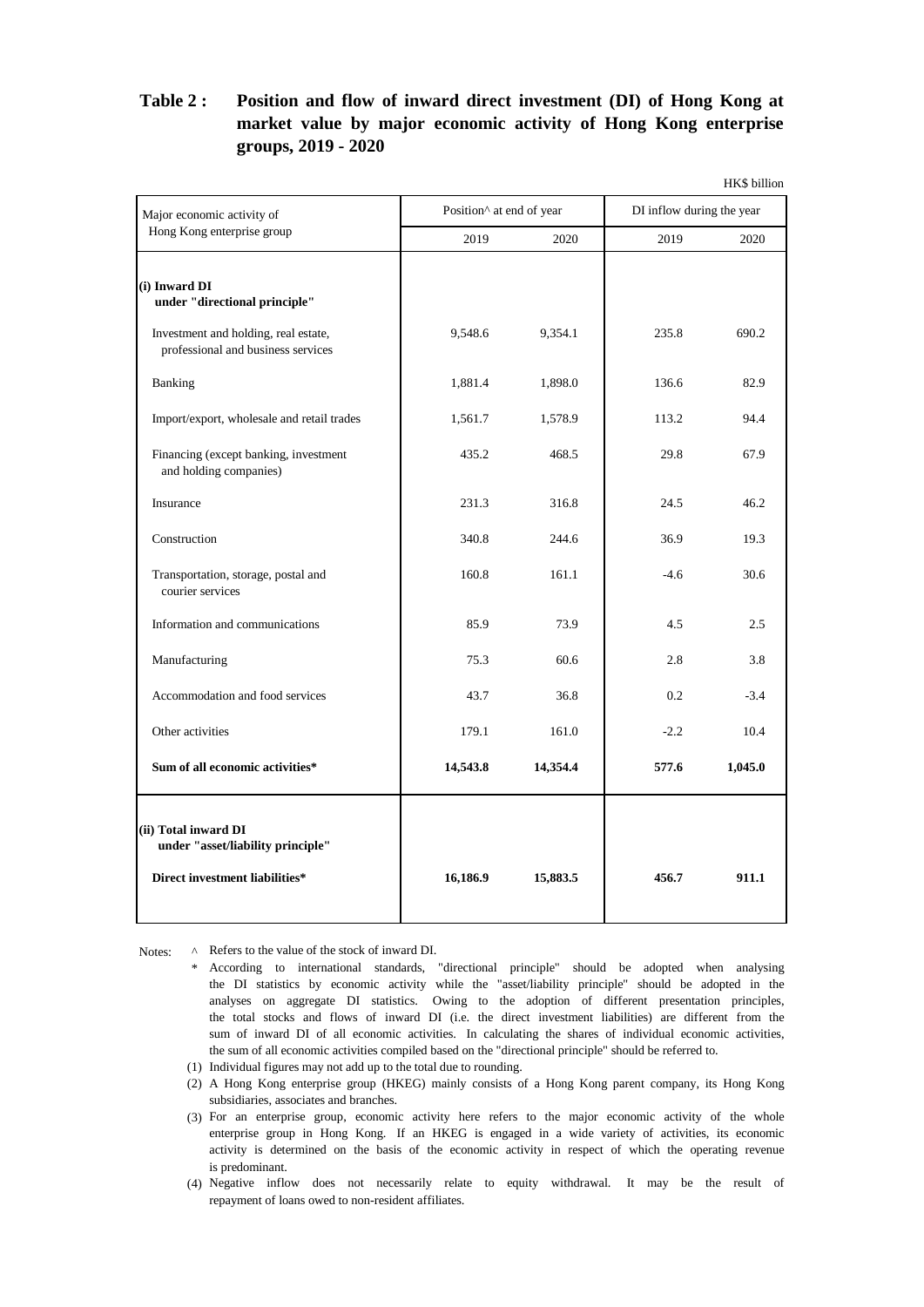## **Position and flow of outward direct investment (DI) of Hong Kong at Table 3 : market value by selected major recipient country/territory# , 2019 - 2020**

|                                                                                         |                                      |          |                            | HK\$ billion |
|-----------------------------------------------------------------------------------------|--------------------------------------|----------|----------------------------|--------------|
| Major recipient country/territory                                                       | Position <sup>^</sup> at end of year |          | DI outflow during the year |              |
|                                                                                         | 2019                                 | 2020     | 2019                       | 2020         |
| (i) Outward DI<br>under "directional principle"                                         |                                      |          |                            |              |
| The mainland of China                                                                   | 6,279.9                              | 7,048.4  | 411.0                      | 380.7        |
| British Virgin Islands                                                                  | 4,892.4                              | 4,705.1  | 132.0                      | 244.0        |
| Cayman Islands                                                                          | 575.4                                | 572.1    | 94.6                       | 49.3         |
| Bermuda                                                                                 | 430.2                                | 528.1    | 44.1                       | 44.4         |
| Singapore                                                                               | 292.9                                | 311.8    | 8.2                        | 19.8         |
| <b>United Kingdom</b>                                                                   | 280.5                                | 270.5    | 23.8                       | $-9.9$       |
| <b>United States of America</b>                                                         | 114.5                                | 153.7    | $-1.6$                     | 10.4         |
| Netherlands                                                                             | 152.9                                | 147.1    | $-5.1$                     | 8.6          |
| Japan                                                                                   | 90.8                                 | 145.7    | 2.2                        | $-0.5$       |
| Australia                                                                               | 120.1                                | 142.4    | 2.5                        | 10.3         |
| Other countries/territories                                                             | 821.6                                | 866.3    | $-295.0$                   | 24.2         |
| Sum of all countries/territories*                                                       | 14,051.3                             | 14,891.2 | 416.9                      | 781.3        |
| (ii) Total outward DI<br>under "asset/liability principle"<br>Direct investment assets* | 15,694.4                             | 16,420.3 | 295.9                      | 647.4        |

Notes: # Selected based on the position of Hong Kong's outward DI to individual recipient countries/territories in recent years.

^ Refers to the value of the stock of outward DI.

\* According to international standards, "directional principle" should be adopted when analysing sum of outward DI of all countries/territories. In calculating the shares of individual recipient the DI statistics by country/territory while the "asset/liability principle" should be adopted in the analyses on aggregate DI statistics. Owing to the adoption of different presentation principles, the total stocks and flows of outward DI (i.e. the direct investment assets) are different from the countries/territories, the sum of all countries/territories compiled based on the "directional principle" should be referred to.

(1) Individual figures may not add up to the total due to rounding.

(2) Country/Territory here refers to the immediate destination economy. It does not necessarily reflect the country/territory in which the funds are ultimately used.

(3) Negative outflow does not necessarily relate to equity withdrawal. It may be the result of repayment of loans by non-resident affiliates.